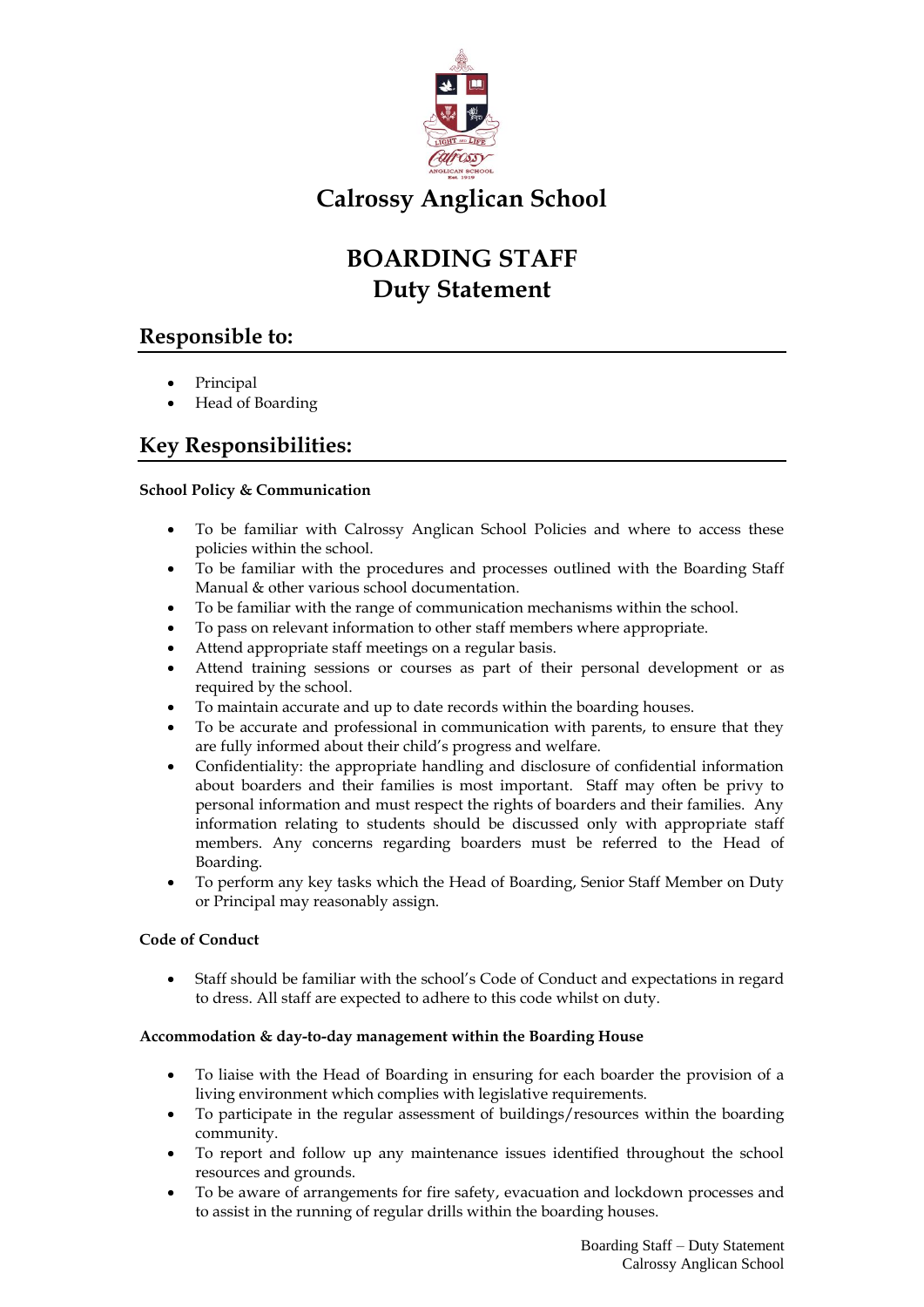- To ensure that boarders are aware of arrangements for fire safety, evacuation and lockdown processes.
- To assist in driving boarders to various locations within and outside the Tamworth area, as required.
- To follow school guidelines in regard to the use of vehicles in the transportation of boarders.

#### **Child Protection**

 To be aware of the legal responsibilities related to child protection legislation, mandatory reporting, Duty of Care and other relevant school expectations.

#### **Risk Management & OH & S**

- To be familiar to the school's policies toward WHS and risk management.
- To ensure that risk management is undertaken as legally required.
- To report and follow up on any WHS issues to the relevant representative from Boarding.

#### **Supervision**

- To personally participate in the adequate and active supervision of boarders at all times whilst they are under the charge of the school.
- To ensure that all appropriate rolls and records are accurately maintained.
- To report any unauthorised absence by boarders to the Head of Boarding or senior staff member on duty, and to work with appropriate staff in ensuring that parents and appropriate authorities are informed and the safe return of the boarder ensues.
- In co-operation with other staff ensure:
	- o House routines are maintained.
	- o That the location of boarders is known and documented during the course of boarding hours.
	- o A smooth running of meal times by actively supervising within the dining room.
	- o That boarders are provided with an environment during designated Prep times conducive to individual and group study.
	- o That all boarders have sufficient rest, and that bed-time routines appropriate to each year group are maintained.

#### **Boarder's health, personal development, and welfare**

- Staff are expected to engage with boarders and to take an active and real interest in each boarder as an individual.
- To ensure that the unique circumstances, needs, strengths and weaknesses of each boarder are identified and known by other Boarding staff, so that individual opportunities, talents and potentials are developed and maximised.
- To be aware of and respond to the special needs of individual boarders, including those from different cultural backgrounds, and to be aware of changing needs as they develop.
- In association with boarding staff, ensure that appropriate care is given to boarders of all ages and that the special needs of each individual/ group are met.
- To liaise on a day-to-day basis with the Head of Boarding & School Nurses in the care of boarder's individual health & relevant welfare issues.
- To provide appropriate pastoral support for those in their care and to ensure that suitable care is given to the individual.
- In co-operation with boarding staff to follow the established routines to ensure a healthy diet for each boarder.
- In association with boarding staff to maintain a healthy routine of life for each boarder, and to make sure that standards of cleanliness and personal hygiene are taught and carried out.